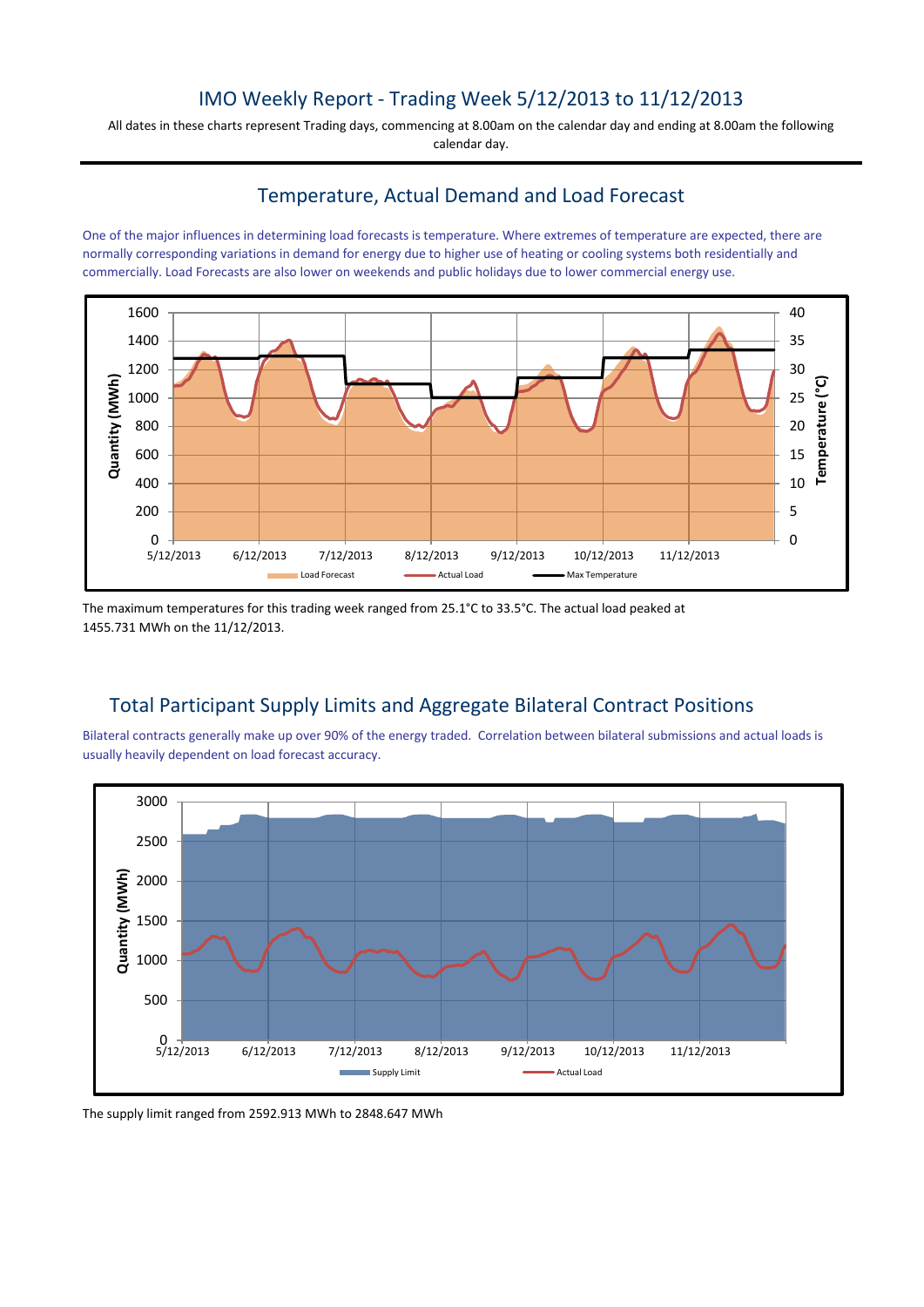#### Net Balancing Market Trades

Bilateral contracts and STEM trading are generally based on the forecast energy requirements of Participants. When the forecast requirements are higher or lower than the actual requirements for a day, this Market energy must be bought and sold in the balancing mechanism. This graph shows the estimated net balancing trades.



The majority of the balancing activity this week occurred within Balancing Supply. The maximum balancing demand for the week reached 119.948 MWh on the 10/12/2013. The maximum balancing supply for the week reached -166.505 MWh on the 11/12/2012.

# Total Traded Energy

This chart represents a comparison between the total net energy that is traded in Bilateral Contracts, the STEM and the balancing mechanism. Balancing Supply represents cases in which the total contract position is greater than the demand and customers must supply energy back to balancing. Balancing Demand represents cases in which the total contract position is less than the demand and customers must purchase energy from balancing.



Total balancing supply equalled -13438.985 MWh whereas total balancing demand equalled 4238.589 MWh. The Total STEM Traded quantity was 20975.533 MWh, with the STEM Clearing Quantity ranging between 13.203 MWh and 177.242 MWh.